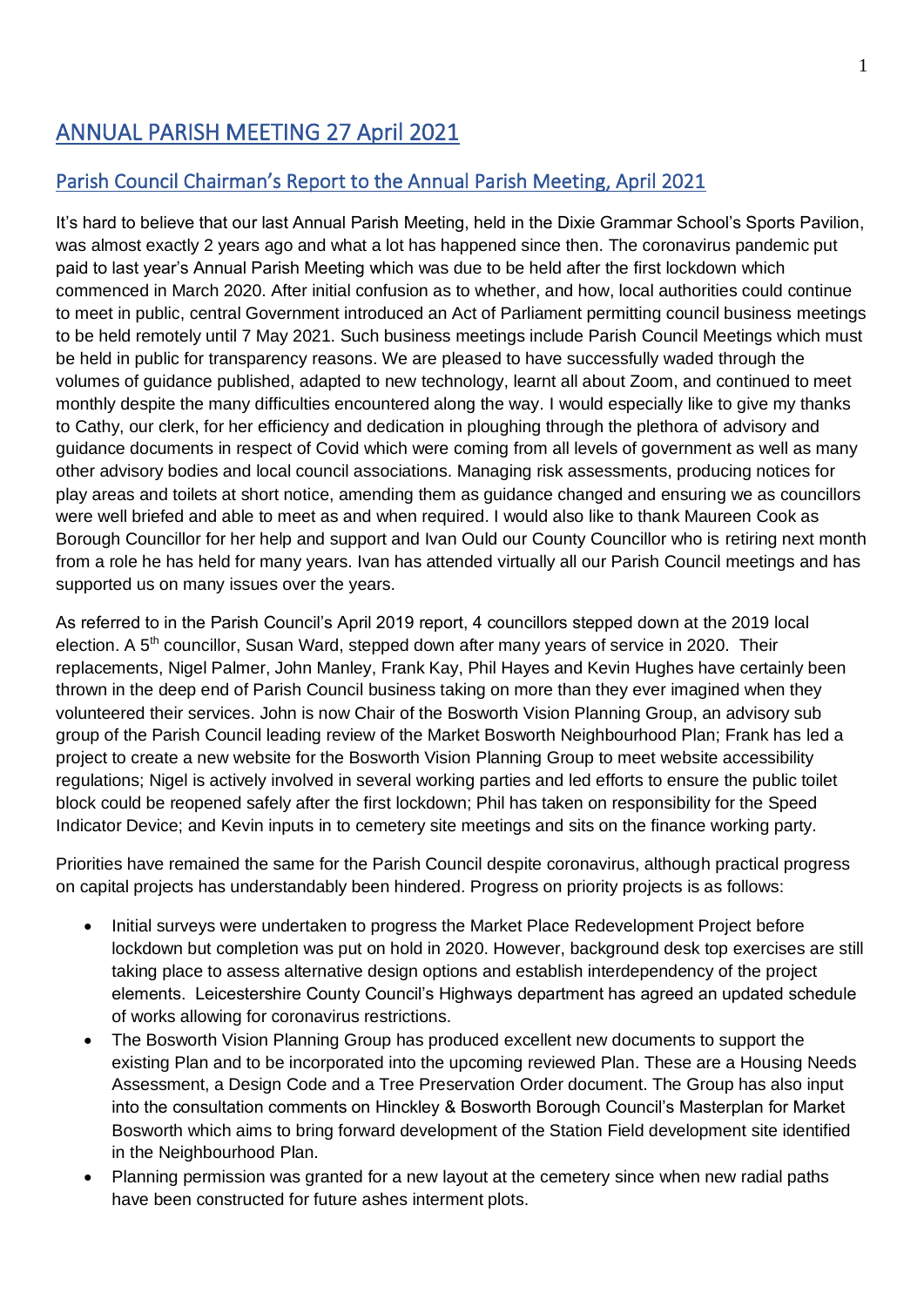- Proposals for landscaping an unused corner of the Memorial Garden have been continually reviewed to arrive at a scheme which it is hoped will invite more wildlife whilst also making the area accessible. 3 trees have been planted and stepping-stones laid accordingly.
- A portable speed indicator device has been purchased for rotation between Barton Road, The Park and Shenton Lane to act as a deterrent to speeding drivers and enable the Parish Council to compile an evidence base to demonstrate the need for enforcement, potentially through fixed cameras which are operated by the County Council.
- A full review and revaluation of Parish Council assets was completed early in 2020 and the cemetery, car park, Memorial Garden, Parish Field, play areas and open space maintenance contracts were all reviewed and renewed in 2020.
- New disclaimer signage has been installed in the Market Place and information signage has been installed at the Parish Field and Memorial Garden.

The Parish Council has continued to respond to various consultations and projects affecting this parish. These have included numerous Borough and County consultations on topics such as the Rural Strategy Review; Review of Polling Districts, Polling Places and Polling Stations; Hinckley National Rail Freight Interchange; National Highways and Transport Public Satisfaction Surveys; footpath diversions; and no fewer than 64 planning applications in 2019, 52 planning applications in 2020 and 14 to date in 2021. The planning applications have ranged from single storey extensions and tree works through to large scale developments for 90 – 100 new dwellings. Despite lockdown, the Parish Council produced flyers for distribution to every household to raise awareness of potential overdevelopment of the town and has been pleased at the responses the flyers have generated, with many parishioners consequently contacting the Borough Council to express their concerns. The Parish Council also continues to contact the planning enforcement officers where planning regulations or planning conditions appear to have been breached.

Another ongoing consultation has been in respect of the Bosworth 1485 Sculpture Trail which proposes an art trail through the parishes related to the King Richard III cortege procession of 2015. The latest situation is that, rather than commission a new artwork for Market Bosworth as for the other parishes, the Project Steering Group proposes to incorporate the existing Richard III plaque in the Market Place within the trail.

The Parish Council continues to meet its obligations and health and safety responsibilities in terms of its legal duties and managing its assets. The budget is carefully monitored month by month to avoid excess expenditure and enable long term sustainability. The auditors' reports have been unqualified meaning they have not identified any areas of concern or requiring improvement, and the Parish Council has been pleased to continue to support local groups requesting grants towards activities. Assets continue to be maintained through regular inspections with remedial action being undertaken where necessary. A spring rocker has been replaced at the Waterside Mede Play Area; new chains have been fitted to some of the swings; benches are repaired and revarnished on a rolling programme; new finials were fitted to the gate posts between the Memorial Garden and Parish Field part funded by an Environmental Improvement Grant from Hinckley & Bosworth Borough Council; and risk assessments are regularly reviewed. The Parish Council is also moving forward with the times, looking with the Borough Council in to installing electric vehicle charging points at Rectory Lane car park.

During lockdown, the Parish Council was inundated with advice, guidance and lists of what to do or not to do issued by other local authorities and various advisory bodies. Updates were issued on a seemingly daily basis and as soon as something was implemented it needed to be changed again. There was much to learn and implement in terms of new risk assessments and responsibilities especially to re-open the public toilet block and playgrounds after the initial lockdown in March 2020. We designed our own signs and ordered some ready-made signs to promote social distancing, hand washing and mask wearing; we were exasperated by the shenanigans associated with the Borough Council's implementation of a Highways approved social distancing scheme for traffic and pedestrians in the town centre; we agreed emergency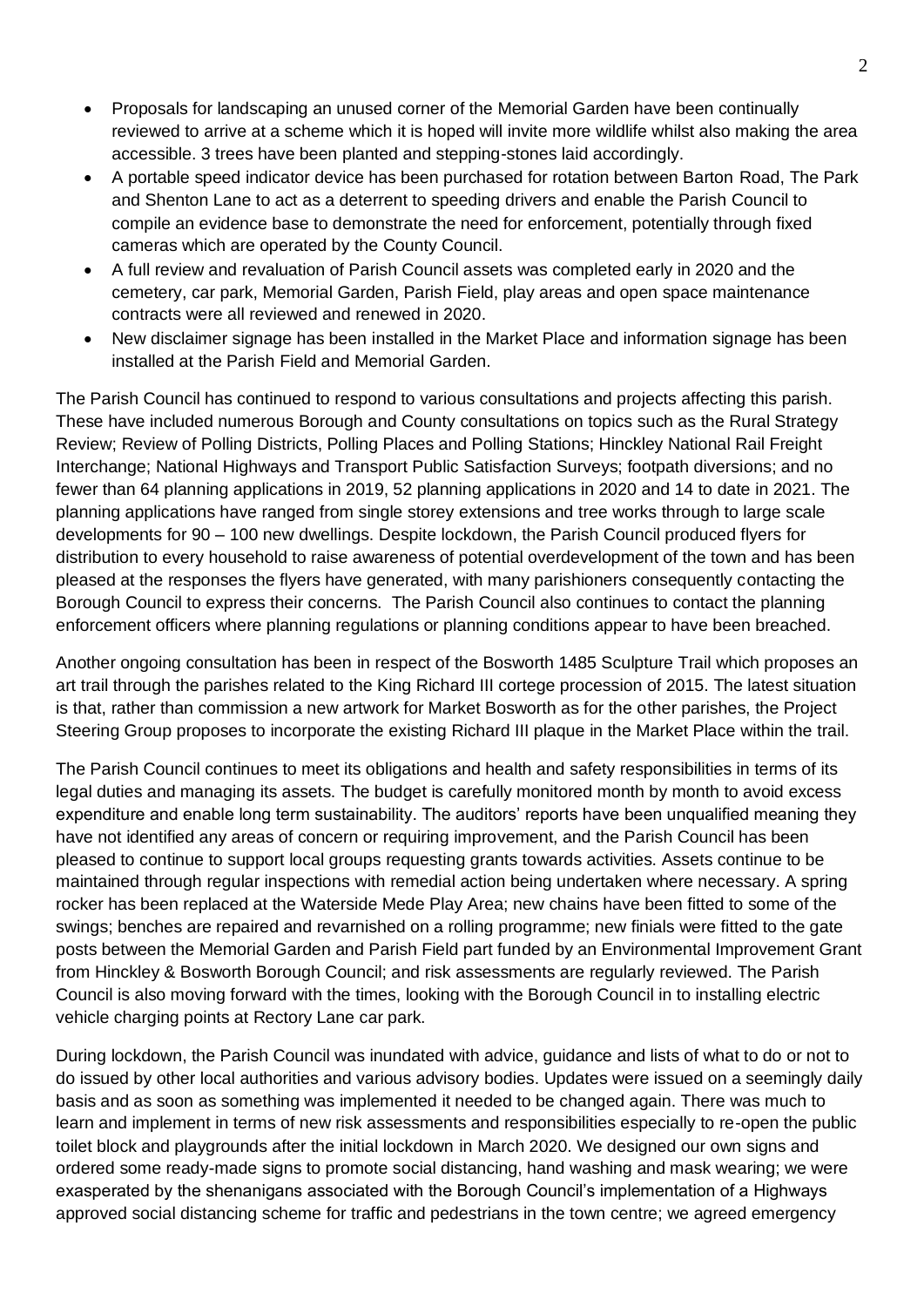delegation in the event of the Clerk and / or councillors falling ill; we adapted our working habits; and we continued to meet each month.

As we emerge in to a new normal it will be good to start meeting with each other again. We expect Parish, Community and Tourism Forums to recommence, and our own Parish Council Meetings will resume in the Parish Hall from June 2021 subject to further instruction from central Government. Events have been planned by the Market Bosworth Festival to take place on the Parish Field in June and the Christmas Lights Switch On is scheduled for Sunday 5 December 2021. We sincerely hope these events can take place and join others in the Parish in looking forward to them.

## Reports from local groups, clubs and societies

## 1 Arts Society Sparkenhoe

As with many other local organisations, the past year has presented a variety of challenges associated with COVID-19. The imposition of Lockdown #1 in March 2020 necessitated a hiatus in our programme of lectures. However, with the cooperation and understanding of the lecturers we had already booked from April 2020 onwards, we were able to re-schedule their talks to take place via Zoom with effect from September 2020. The opportunity was also taken to adjust the start to our programme year so that it now runs from September to July, again with a full programme of ten lectures (none held in January and August).

Zoom lectures take place at the regular date and time for our normal meetings: 7.30pm on the first Monday in the month. We have been delighted at the level of attendance on these occasions – averaging around 65-70% of our membership. We have also attracted a significant number of visitors who pay a modest fee to receive the link to the Zoom lecture, and this has resulted in several asking to join as full members. Nonetheless, we are all eagerly anticipating the time when we can resume meeting in the Dixie Grammar School Hall. We are also exploring the feasibility of live-streaming lectures from the hall to those who may sometimes prefer to join in from the comfort of home.

The programme that began in September 2020 has included lectures on *Punch* magazine, *The Glasgow Girls*, *A Brief Story of Wine* and *When Arts Become Crafty* (the resurgence of crafts and artisanship in recent years). We look forward to the forthcoming lectures this year on Cecil Beaton; 19<sup>th</sup> century Russian painters; children's portraiture; and an exploration of the romance and adventure of Great Railway Stations. Sparkenhoe's programme secretary, with the assistance of committee members, is currently compiling what we hope will be a stimulating programme to start in September 2021. Our speakers are selected from the Directory of The Arts Society, by whom they are vigorously vetted before they are approved for the Directory. We aim to provide a varied selection of arts topics and to ensure all lecturers, as well as being at the top of their particular field in terms of their reputation, are engaging and entertaining.

Anyone can join The Arts Society Sparkenhoe, and individuals under the age of 18 or in full-time education can attend our lectures free of charge. Guests are welcomed at a maximum of two lectures a year for a £7 fee per lecture. We welcome *anyone* with an interest in the arts; no expertise is necessary.

In common with other local organisations, no doubt, we have great difficulty in recruiting committee members, and we are now a committee of just five: Chair; Vice-chair/Treasurer; Membership Secretary; Programme Secretary; and one without portfolio. Partly for this reason, but also because of COVID, we have had to focus over the past year wholly on our core activity of providing a stimulating lecture programme. This means we have unfortunately been unable undertake any Young Arts activities, nor to organise study days and visits.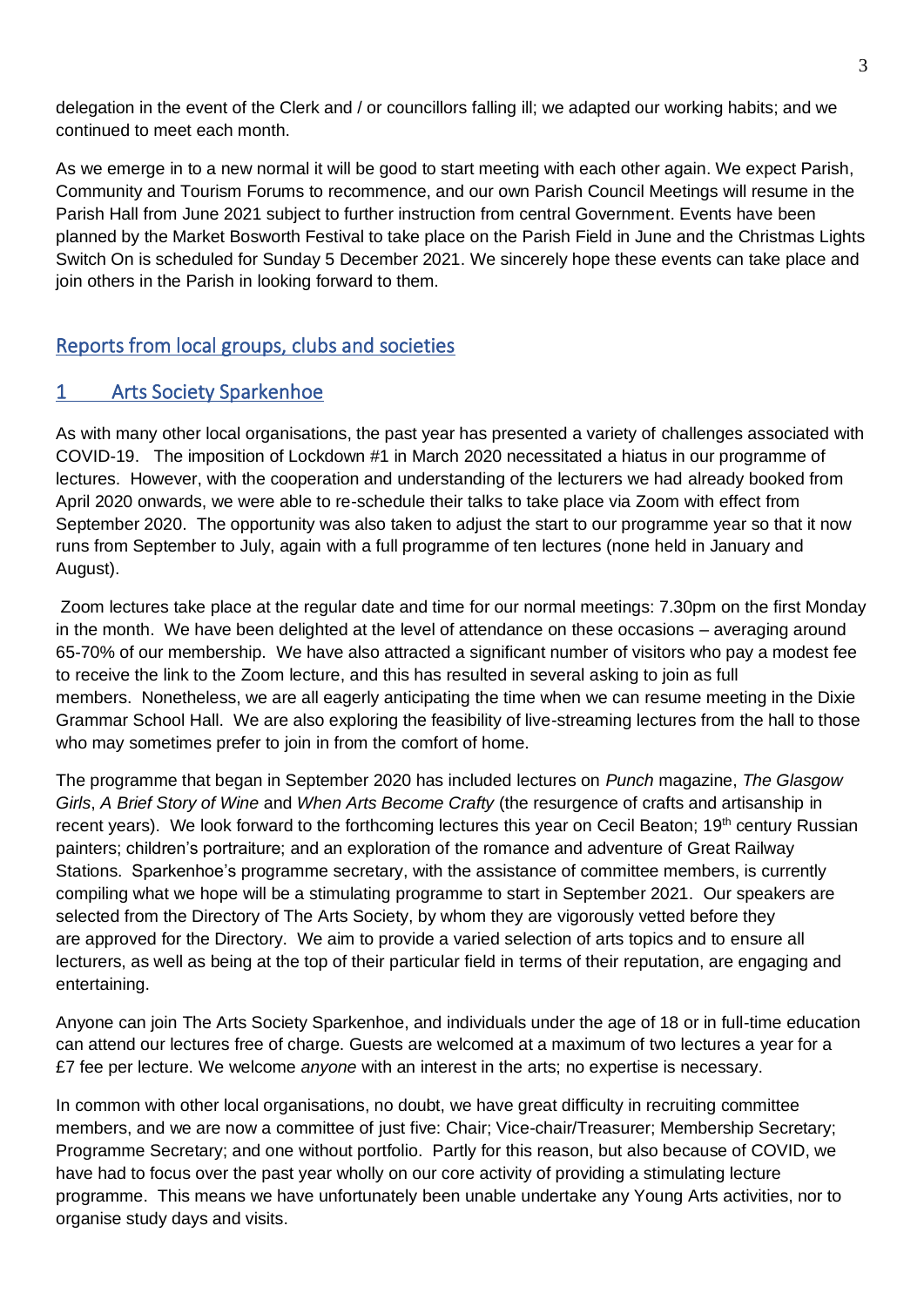We liaise with The Market Bosworth Festival committee and try to ensure in particular that our June lecture fits into their Festival programme. (This year's June lecture is: *Centuries of Childhood: Portraits of Children from Holbein to Freud*. The lecturer is a curator at Compton Verney.) We feature on the Market Bosworth website, but our **own website address has changed** and now operates via The Arts Society HQ (see: [www.theartssociety.org/sparkenhoe\)](http://www.theartssociety.org/sparkenhoe).

John Hawkes – Chairman. March 2021

## 2 Aspect

Aspect magazine has served the community of Market Bosworth and its surrounding villages for 48 years. As such we believe it may be one of the longest surviving such publications.

When the first lockdown started in March 2020 the Aspect Committee held an extraordinary, socially distanced meeting (our first and last to date) to discuss whether we could carry on publishing or whether to abandon Aspect for the foreseeable future. With our founding idea at the forefront, of keeping the community together and knowing that not all of our readership is on social media or living their lives on facebook or twitter, we decided to try and keep going. We were mindful that many of our readers were on their own at home and possibly even isolated and at the beginning of the pandemic the whole idea of the community helping each other out was prominent. We soon realised that most of our usual articles, notices and reports of events were no longer available to us and we needed to find content and writers who would continue to dig deep for Aspect's readers. And the community of Market Bosworth and the surrounding villages did just that. Throughout the past year many contributors have found subjects to write about that informed, entertained and kept our readers connected with the local scene that they could no longer be part of.

As many non-subscribers did not venture out to the newsagents to pick up their monthly copy Clive at the Newsagents offered to deliver Aspect to anyone who already had a newspaper delivery. Sales of all publications inevitable dropped off and so did the Aspect's. There were no large-scale events, festival, talks, fireworks etc to be advertised which normally brought us much needed income. Many of our advertisers were unable to continue working and we fear some are lost for ever as businesses have ceased to trade. These losses were reflected in our dwindling bank balance.

Aspect has always been a non-profit making enterprise and as such we have ploughed our resources back into the development of the magazine which we believe has improved its quality and interest. We have watched our funds dwindle throughout the time of the pandemic with no hope of recouping our losses. This was where both our loyal readers and those bodies who saw the need to support local infrastructure supported us, recognising the effect of the pandemic on such community groups as Aspect. Sadly, not all local bodies with extra resources at their disposal supported their local magazine. If Aspect had had a building or premises the Borough Council would no doubt have donated £10,000 to Aspect as they did to other community groups who did have premises, whether they were in need of funds or not.

As we all know we are not out of the woods yet as far as Covid is concerned but the Aspect production team is determined to see our  $50<sup>th</sup>$  anniversary in two years' time and the support of our community will be vital in this respect. We sincerely hope you, our readers, will be with us to celebrate.

The Aspect Editorial Team.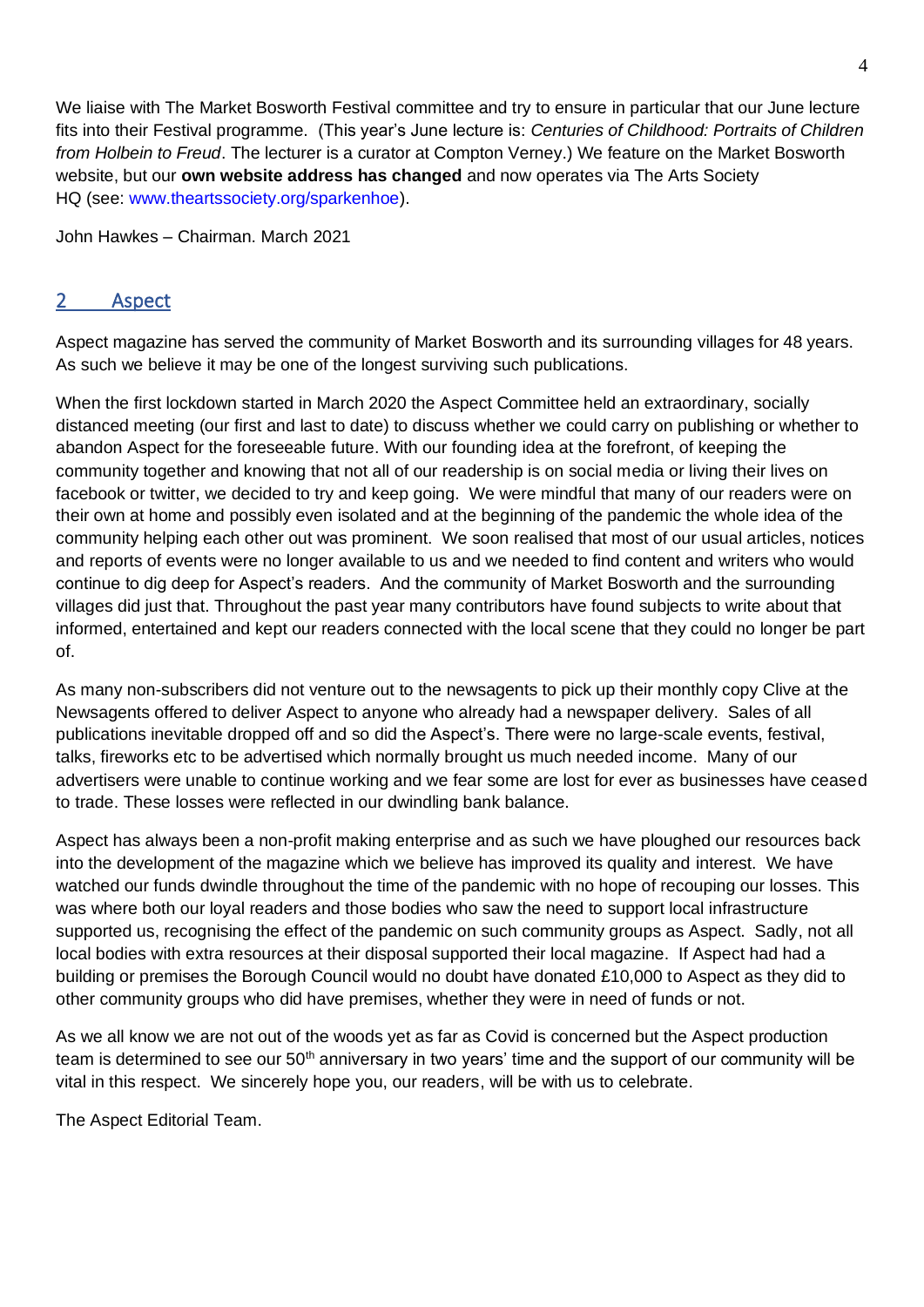## 3 Bosworth in Bloom

Clearly the last 12 months have been dominated by social restrictions consequent on the Covid-19 pandemic, which have impacted on all aspects of our lives.

In March 2020 we were still actively planning for the coming season and preparation for judging, but in early April we heard that all competition both regional and national were suspended. It was agreed that, having already ordered the plants and materials, we would continue with planting out as far as possible within the Government guidelines.

Through the summer of 2020, on the principle of 'Locked Down, but Not Out', we carried out what activities we could manage around the social distancing restrictions:-

• A project entitled Small Space Veg. promoted via village social media and Aspect magazine where we handed out starter packs of seeds and compost, with contacts points for advice, to help get beginners into gardening.

• A Biggest Sunflower Competition, aimed mainly at locked-down school children, but enthusiastically taken up by some adults.

- Supported the founders of NextGen, an initiative to encourage people to bring along their own plastic container to refill with eco-friendly products.
- Our friends in Rotary carried out the annual clean-up of road signs.

• As well as planting the floral displays in the village centre, we adapted our plans for the Park Street displays bed to a floral tribute to the NHS.

• Despite the economic impact of the pandemic, the village responded magnificently to our annual appeal for funds.

• Separately, funds raised by the village business community and one large individual donation enabled us to replace our ancient petrol-driven watering machine with a new eco-friendly (and silent) electric model.

In July we had our last face-to-face committee meeting – socially distanced in Peter Baillis's back garden – basically to agree the end of season clear up/winter planting arrangements. Unfortunately, due to the restrictions, most of this work fell on Peter and Gill.

2021 started with our inaugural Zoom meeting (since repeated), which sketched out our plans for the year, given the ongoing restrictions and uncertainty over Bloom competitions.

• Cast-Iron Heritage Lamp-posts

This has been an-ongoing issue since last year when the County authority said that they were not suitable for hanging baskets. After months of discussion and offers to have them officially tested, there appears to be no way forward and we have decided to remove the fittings altogether.

• Park Street Beds

Despite great efforts to keep them going, the beds are in a poor state, and we are planning to effectively replace them. This will cost over £500 but will give us the chance to re-balance the beds and make the whole area more attractive.

This time last year, we had an ambitious planting scheme planned, but Covid put paid to that, so it was held over to 2021. With the on-going uncertainty, we shall probably hold over again until next year, but in the meantime will still make an impressive show of our refurbished display area.

Community Involvement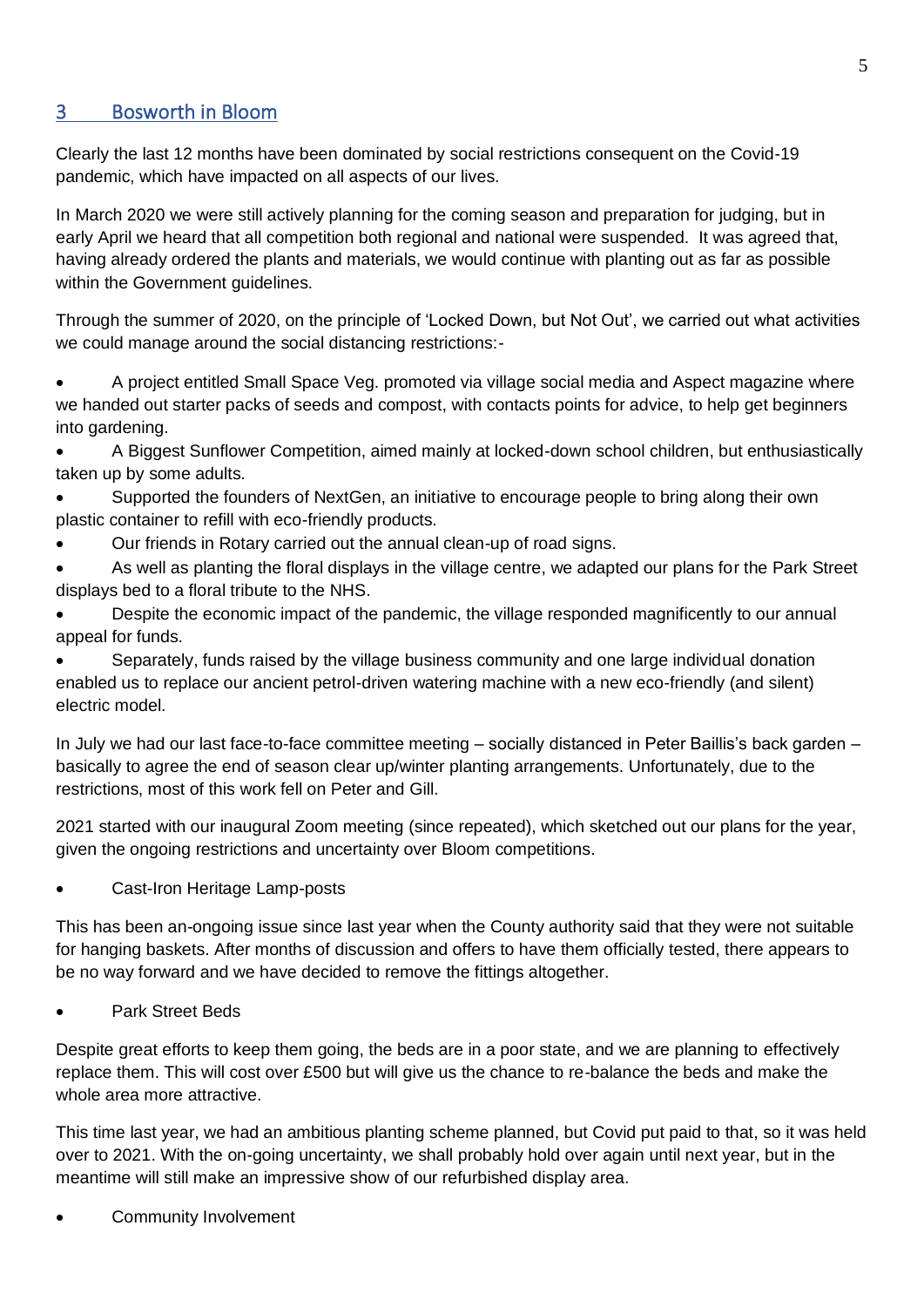We shall continue with last year's projects of encouraging people to take up small space gardening, particularly vegetable growing, and the popular Sunflower Competition.

A major project this year will be to get the village back to looking its best, and we believe that a lot of residents will be keen to get outside and help. This will be very much a joint effort with our friends in Rotary. Early plans are to have an audit of areas in particular need, and then enrol volunteers from across the village to help with the work.

• Floral Displays

Despite the issue with the heritage lamp-posts, we are still planning to make the village centre as colourful as possible, and are looking forward to co-ordinating where possible with the Festival's artworks. Tony Gardner has one of his inimitable constructions in progress, and we have commissioned an eye-catching piece for the Park Street beds.

**Finances** 

Last year's lockdown meant that we were unable to a lot of our usual activities, so that currently our situation is comfortable. Brian Cox, our Treasurer, has done a lot of work over winter on applying for charitable status for Bosworth in Bloom, which should maximize the value of the donations we receive. Regarding this year's Appeal, we are very aware of the enormous impact Covid has had on people and business' incomes, and this is currently under discussion.

• Environmental Issues

As well as the Village Clean-Up initiative, we shall look at ways to further improve green environment and are hoping to work with Bosworth Vision and the local authorities to have more wildflower areas in and around the village.

Chris Hooker, Chairman

## 4 Market Bosworth Community Interest Company

The Market Bosworth Community Interest Company (CIC) has continued to explore the possibility of a more permanent post office facility in the town with local retailers. Unfortunately, this has not come to any positive feedback at this stage. The Post Office makes it extremely difficult and demanding to establish a desperately needed resource within our local community. In the meantime, we are grateful for what is offered twice a week in the Church Hall.

We have also been considering and updating the website for local businesses. Clearly, such has not been easy at the present time with the limitations presented by the covid crisis. We are hopeful that when things might return to something like normal, we may be able to progress this facility for our community. Our meetings to discuss this and other matters have had to be conducted via zoom.

The other matter that has been under discussion has been local housing development and issues relating to the same. The CIC would wish to support others in the community who might have concerns about current and future proposals.

Canon David Jennings, Secretary, Market Bosworth CIC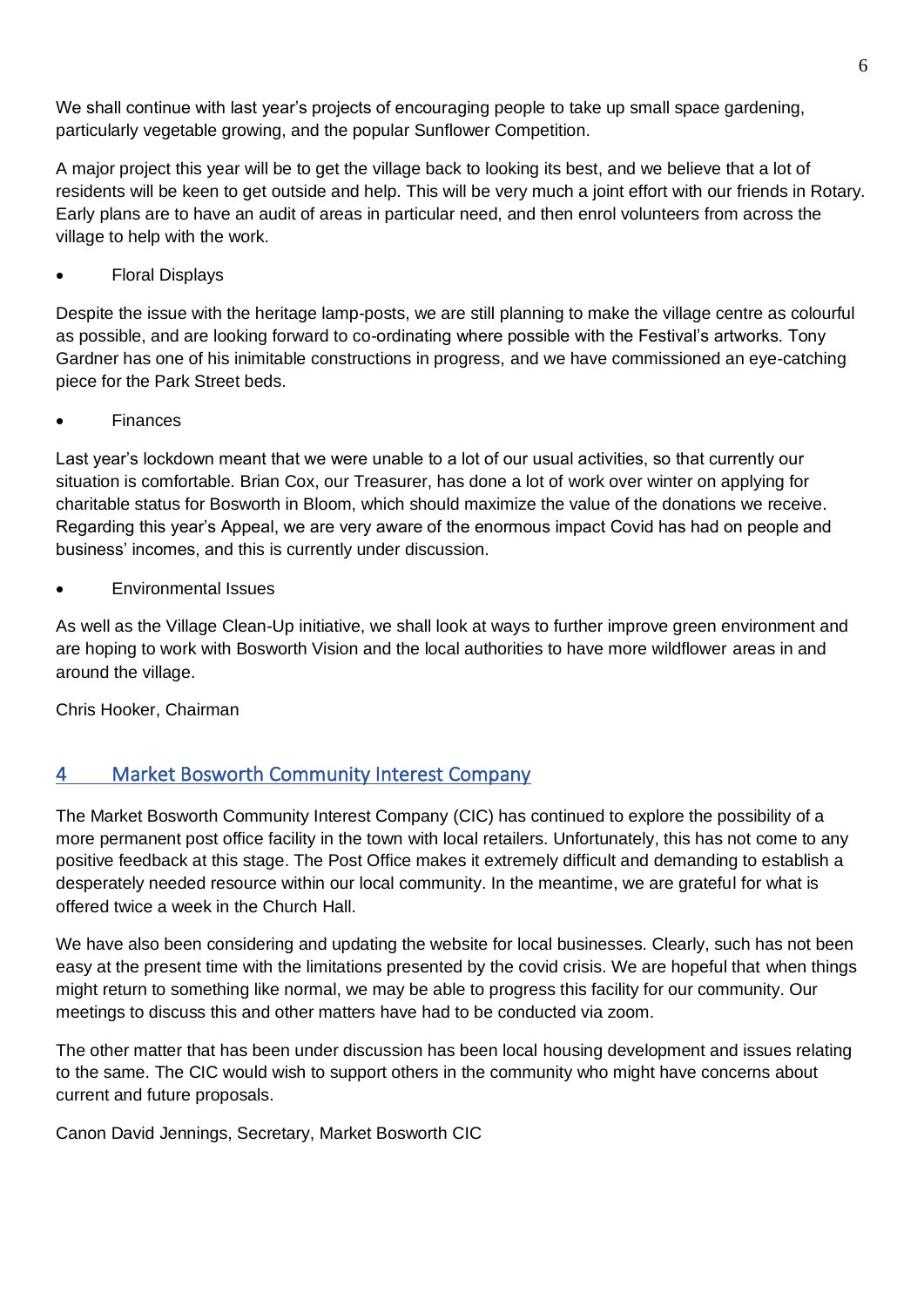#### 5 Market Bosworth and District Bridge Club

It has for all clubs in the area been a very strange year, and for the Bridge Club in particular, given the proximity in which we play, we have not had any face-to-face live sessions since the before the official lockdown in March 2020.

During the year we have gradually been playing online, but that has not suited everyone. However, a recent Bridge site called RealBridge has taken the bridge community by storm and allowed us to begin face to face live sessions over the internet.

Many of our members are now back playing with us, so we are now able to see our partner and opposition, as we bid and play.

This has brought some of the fun back, as we can now, not only hear comments on our play live, but see the expression on our partners face when something goes wrong!!

We have now restarted our regular Wednesday night online Bridge session and linked up with our bridge friends in Bagworth to ensure numbers are good.

Our plan for return to sessions at the Parish Hall, is still a little uncertain until we have clear guidance on the Government Road Map. It might be, we continue with a mix of live sessions at the Hall and online in the near future.

Whatever happens the Bridge Club is alive and kicking!!

Nigel Brewster, President

#### 6 Market Bosworth Business Group

The Business Group didn't meet in 2020 but did put a message out at the start of the first lockdown to offer support, if needed.

Phil Bowman, Chairman

#### 7 Market Bosworth Christmas Festivities Committee

The Christmas Lights event was planned but as the year unfolded it became increasingly obvious that we would not be able to proceed. Unlike the Farmers' Markets or similar, as we have non-essential stalls (rides, the stage etc) we would have had to keep a log of every attendee so that "track and trace" could be enabled. This would have been impossible, so the event was cancelled. However, the response from the public was completely favourable and understanding.

Phil Bowman, Chairman

#### 8 Market Bosworth Community Library

Report for the Market Bosworth Parish Council Annual Meeting April 2021.

This report covers the period from 1<sup>st</sup> April 2020 until 31<sup>st</sup> March 2021.

Due to the covid emergency the library has been closed whenever there have been restrictions on nonessential shops being open. The first closure of the library was on the 17<sup>th</sup> March 2020 and we reopened on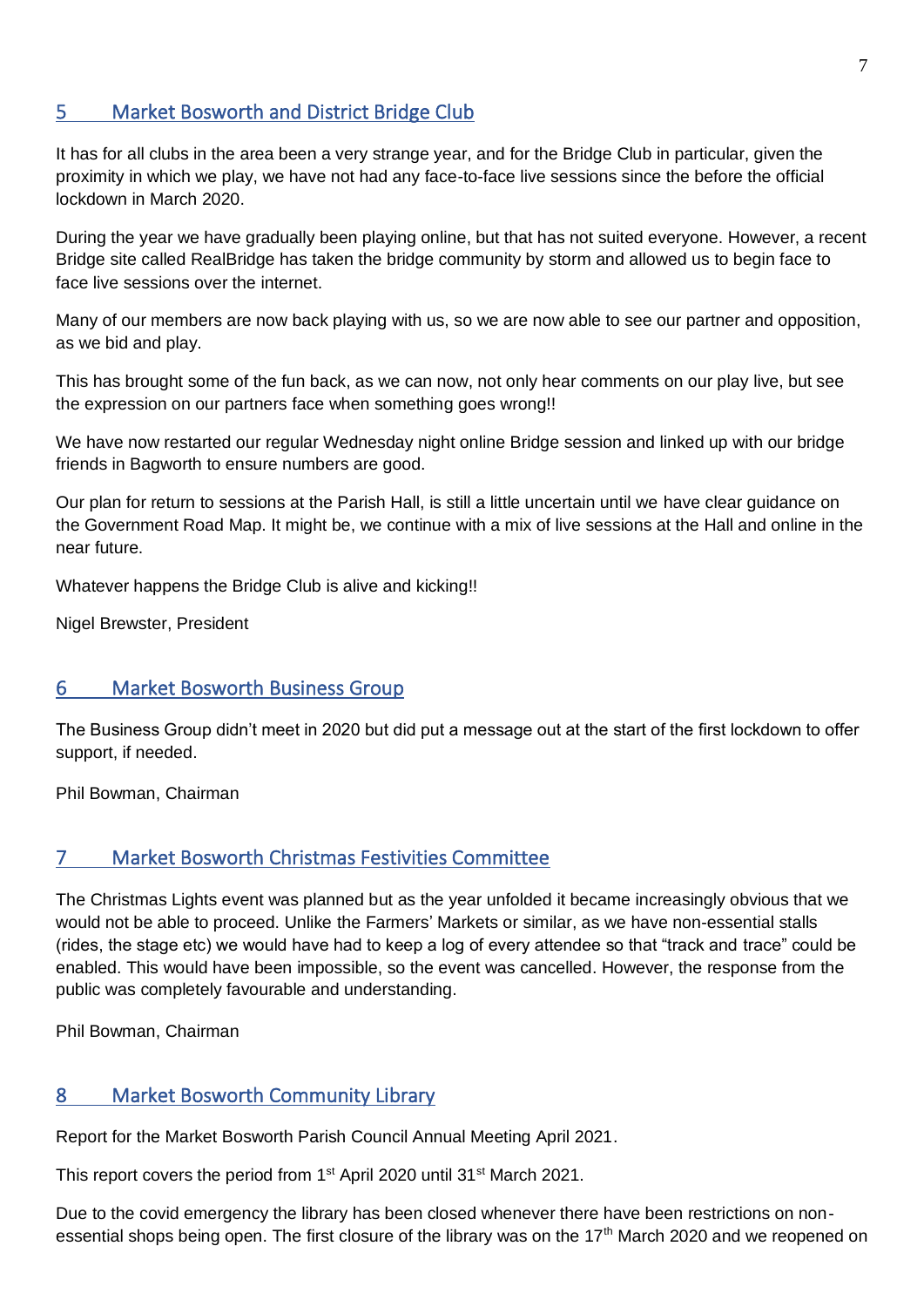the  $8<sup>th</sup>$  July 2020. To prepare for reopening under the Covid Secure Guidelines it was necessary to completely change the layout of the library to introduce a one-way flow, entering by the previous fire exit and leaving by the main entrance. This work included moving all the shelving, replacing all the loan books in their new alphabetical order and installing solid partitions in the centre of each mobile shelving unit. It was also necessary to install all the required signage, screens, hand sanitising stations and policies.

Due to the need to quarantine all returned loan books and any books looked at in the library for 72 hours we reopened under restricted hours of Wednesdays and Saturdays from 10:00 a.m. until 12:00 p.m. Unfortunately, it was also necessary to suspend the usage of our internet accessibility computers. As there have been continuous restrictions on any social activities the library has been unable to welcome any of our regular groups or community meetings during the year.

The library closed again due national restrictions for four weeks on the  $7<sup>th</sup>$  November and we reopened on the 2<sup>nd</sup> December. Having closed for Christmas on the 23<sup>rd</sup> December 2020 we were unable to re-open as planned, but we are looking forward to welcoming our library users on the  $14<sup>th</sup>$  April.

MBCL has been fortunate that the last year has not severely impacted our financial viability and we will be able to continue to operate for the foreseeable future. The number of books loaned during the year has reduced from over 8,000 in 2019/20 to just under 2,000 in 2020/21 although we consider this is a significant achievement given the restrictions imposed. We are fortunate that our volunteers have maintained their commitment to ensuring the continued provision of a library service in Market Bosworth.

Brian Granger

## 9 Market Bosworth Festival

By March 2020, everything was set up and confirmed for our summer festival. It seemed that as soon as it was all ready to go, we had to close it down!

So we had our first ever Zoom meeting to discuss all liabilities, deposits, fees and sponsorships, customer ticket refunds and cancellation of all visiting events. We took the decision to roll over as much of the festival as we could to 2021. Everyone understood this and however frustrating it was accepted with good grace.

We had introduced a Festival raffle in 2020 that we continued with and awarded the prizes to the winners on a very cold and windy day on the parish field. That day would have been the second day of the big weekend had the Festival been running!

Our Zoom meetings did not start again until October when we started making plans for 2021. The majority of acts were to be re-booked. We look forward to them all going ahead. They will include the Art exhibition/trail, Mikron theatre, Heartbreak theatre with The Great Gatsby, the music weekend on the park, the Bach choir, the big weekend on the parish field, with a Boules evening followed by a French supper…….Fingers crossed.

We hope we can count on your support in 2021.

Tim Richardson, Chairman.

#### 10 Market Bosworth Free Church

Although our church buildings have been closed for much of the time since the start of the first lockdown in March 2020, our mission and ministry have definitely not stopped! We have found alternative ways to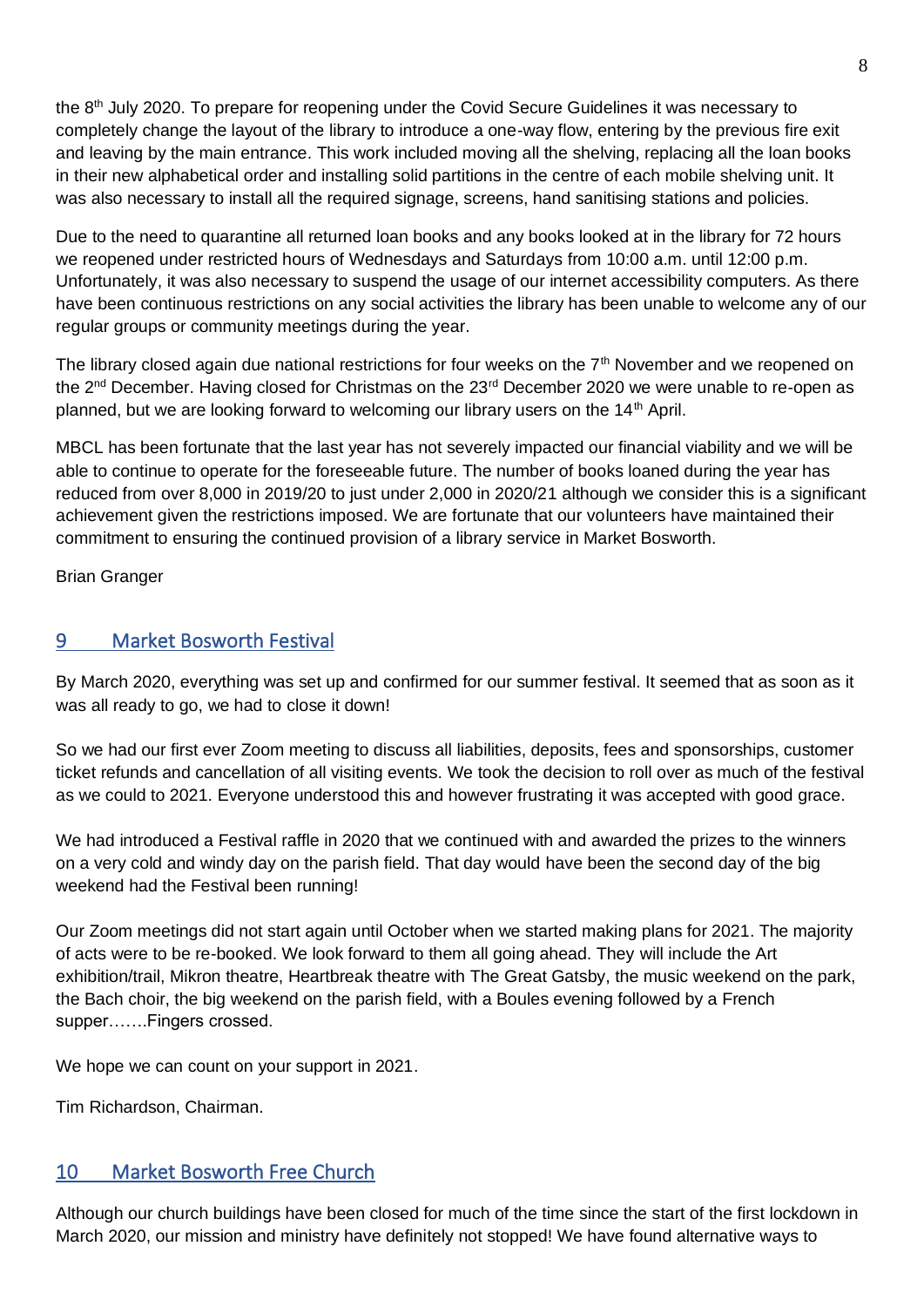gather for worship, online using Whatsapp and Zoom live, with recordings shared on Youtube and Facebook, which has enabled much wider access to our church services. We have also found new ways to reach out to serve the community of Market Bosworth and the local area.

At the start of the first lockdown, our Pastor, Rev. Jim Mullin, quickly took on the role of joint co-ordinator for the Bosworth Volunteer Group, to help match those in need of help, with willing volunteers. It has been a blessing to form good working relationships with kind people around the town.

Unable to hold activities and meetings in person in our church, we connected with our Parent & Toddler Group (Jollytots) families via Whatsapp and then Zoom, holding weekly sessions online. We have delivered goody bags of craft resources and gifts to Jollytots and Messy Church families for Christmas, Valentine's Day, Mothering Sunday and Easter. Plans to hold our annual summer Holiday Club for Primary-age children were modified and we held our first ever online Holiday Club, 'Razzamatazz Robots', in August. We also held an online Family Pancake Party in February. Rev. Jim has continued to serve as a Governor at St. Peter's Primary Academy and has led online assemblies. With St Peter's Church, and churches in Desford, we purchased a professional production, "Hark! A Nativity Story" by Saltmine Theatre Company, on DVD, for schools to share with the children at Christmas. In total, over 1000 primary school children in the local area were able to watch the show and hear the Christmas message.

With Churches Together in Bosworth, our Good Friday Walk of Witness through the town, in both 2020 and 2021 , was not possible, although in 2020, Rev. Jim recorded a Walk of Witness as part of his daily exercise and this was shared on Facebook. For Remembrance Sunday, a short service was recorded by the churches together and was viewed by many online. We were unable to hold BBC Radio Leicester's 'Sing Christmas' event in the Red Lion but we held it on Zoom and again it was viewed by many on Youtube.

'More than clapping' has been our way of showing our appreciation and support for many people in our community who have worked so hard during the past year, serving and caring for us all. 'Smellies' (toiletries, relaxing bath/shower gel etc) were given to the staff of Newbold Verdon and Market Bosworth Surgeries, whilst staff at Bosworth Pharmacy, Bosworth Branch of HSBC Bank, the Co-Op and the Newsagents received plants. Sweet treats were given to workers at Rose and Radish, Bosworth Court Nursing Home and Orchard House. For Easter, members and friends of the Free Church knitted crosses which were given to all the residents of the 2 care homes with Easter greetings.

Unfortunately, the community groups that use our building have not been able to do that this year, but we look forward to welcoming them back once government regulations allow.

We are excited about being able to meet together again in person, when it is safe to do so and we look forward to the 'new normal' as we retain some of the practices from this past year, particularly our online presence, and as we begin new things moving forwards.

Nicola Ridout.

## 11 Market Bosworth Gardening Club

In common with most groups, clubs and societies over the last 12 months, Gardening Club has been unable to hold many of the customary activities. Our last meeting was just before the March 2020 lockdown.

We have not been able to meet again since then indoors, but several members enjoyed a 'bring your own' picnic lunch in a member's garden in September.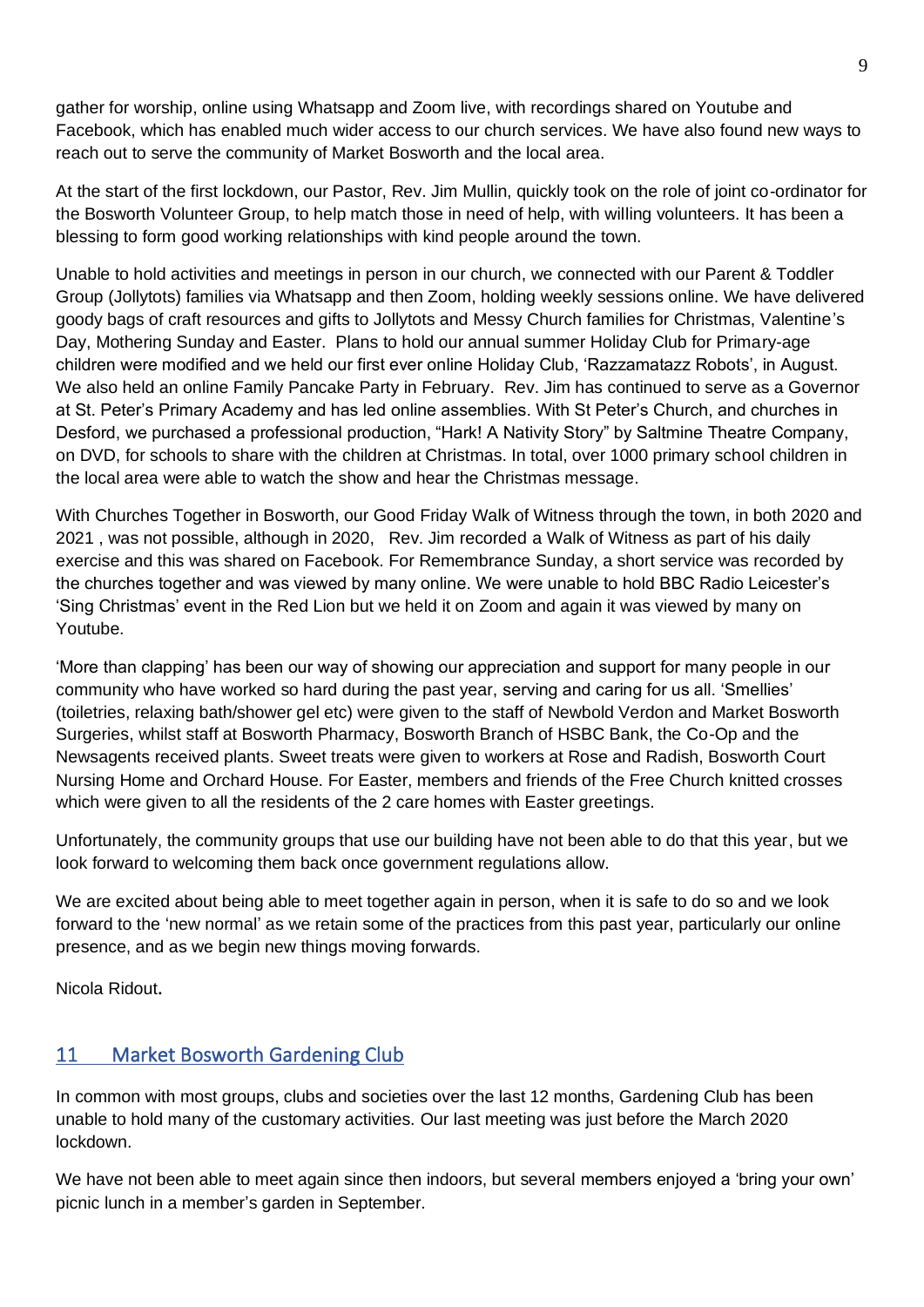3 newsletters have been circulated in an attempt by the chairperson to maintain momentum and interest, and we can only hope that once restrictions are lifted, we will be able to re-start this club successfully.

Judy Buckell, Chairperson, 10.02.21.

### 12 Market Bosworth Rotary Club

During the past 12 months the usual activities of our Rotary Club have very much been curtailed due to the Covid-19 pandemic. Our Rotary year runs from 1<sup>st</sup> July to 30<sup>th</sup> June so we have spent most of the past 12 months in some degree of lockdown.

Our first event of the year should have been our annual President's Garden Party in August and although arrangements were on-going it had to be cancelled because of the Covid measures that were in place.

Five of our fitter members did manage to complete a cycling challenge of 300Km each during the month of August. This was done as individuals and in total they raised approx. £4000 which was donated to Women's Aid for their Hinckley refuge. We have also been collecting non-perishable foods and some item of clothing for the same cause.

We did manage two lunch time meetings at Bosworth hall but again Covid measures put an end to face to face meetings. This has meant that all our meetings whether social, business or sub-committees have all taken place via Zoom. This has allowed us to continue to operate but it is by no means a satisfactory replacement for live meetings.

Our normal Christmas activities with Santa's Sleigh had to be cancelled because of Covid. This decision wasn't taken lightly but was made in the interests of our members and the general public's safety. We did, however, manage to set up and run several weeks of 'Zoom with Santa' before Christmas so that children could have a pre-booked conversation with Santa – properly supervised, of course, by Santa's Helper. Each conversation lasted approx. 10 mins. Santa also read a Christmas story to the infants and some juniors at St Peters Academy in Market Bosworth and The Dixie Infant and Junior School, Wellsborough. We already have advanced bookings for this event for Christmas 2021 to take place again.

Our usual Santa Fun Run had to be cancelled but potential competitors were offered the chance to do the run virtually.

The normal Easter Egg Hunt also had to be cancelled but we did manage to put a painting competition and writing competition in place for different age groups. Prizes were awarded for each group.

The small amount of money we did manage to raise was awarded to 6 chosen charities at a Zoom Cheque Presentation Evening. The amount we awarded was approx. £2000 in total.

We are currently starting fortnightly walking groups and coffee morning for our members. Current guidelines are, of course, being followed.

Finally, the last big event of this current Rotary year will be our Charter Evening to be held on 22<sup>nd</sup> June as we come out of lockdown on 21<sup>st</sup> June, all being well. (We had a gentle word in Boris' ear to make this happen!!)

I'm sure this past year has been exceptionally difficult for all clubs and societies in our area and we all look forward to better times ahead.

Chris Kitson

President 2020-2021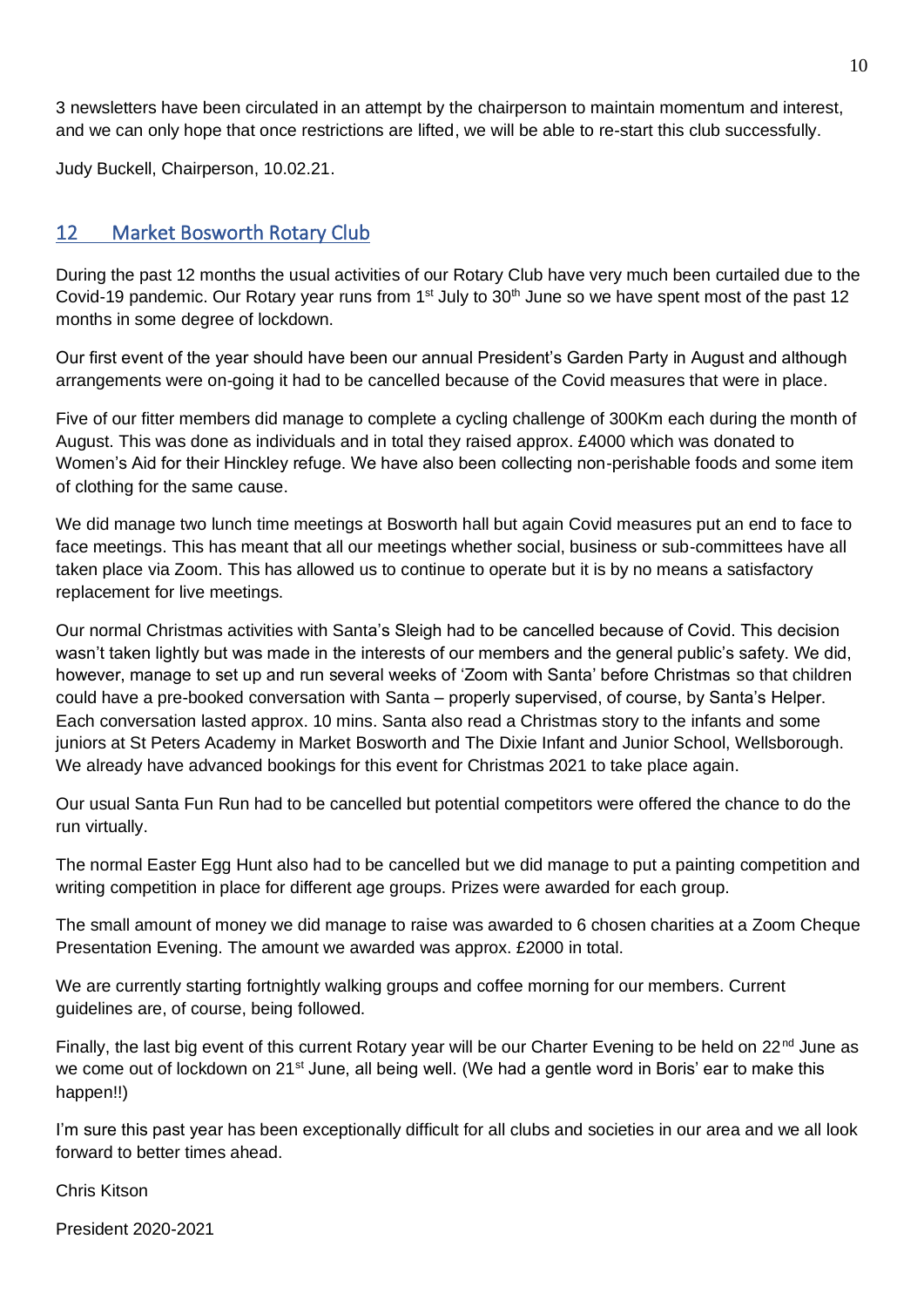## 13 Market Bosworth Branch Royal British Legion

Due to the Covid 19 restrictions our last Branch meeting was held on 3<sup>rd</sup> March 2020. We are still unable to hold live meetings or to take part in any activities. We keep in touch on a regular basis with the Leicestershire and Rutland RBT County Committee, RBL London HQ, and Poppy Appeal HQ in Kent. Unfortunately, throughout the whole of 2020 all our usual activities have been cancelled or severely limited. We had planned and been asked to take part in the following Services, Ceremonies and Celebrations as we have done every year for a very long time. Some other activities, e.g. ad-hoc Services, various training courses and taking part in competitions are omitted here to save space.

Anzac Day: Parde and Service, 7am on 25<sup>th</sup> April 2020 at Victoria Park War Memorial in Leicester. Cancelled.

VE Day: May 8<sup>th</sup> 2020. Cancelled.

D Day: Early June 2020. Parade and Services at Loughborough and Quorn. Cancelled. Normandy Vets Parade and Wreath Laying Service, Packington. Cancelled.

County Hall, Glenfield: June 20<sup>th</sup> 2020. Flag Raising Ceremony. Cancelled.

Armed Forces Day: June 27<sup>th</sup> 2020. Service at Leicester Cathedral followed by Parade through Leicester. Cancelled.

Battle of Britain Memorial Day: Service and short parade in Leicester. Cancelled.

Festival of Remembrance: De Montfort Hall, Octo 24<sup>th</sup> 2020. Cancelled.

Leics. City F.C.: Poppy Appeal "Home" match. Late Oct/early Nov. Veterans and Regimental Associations Parade and Wreath Laying service on the pitch. Cancelled.

Poppy appeal Collections in Market Bosworth and surrounding areas: Oct/Nov 2020. No house to house, street collections or public sales of Poppy merchandise permitted. In spite of the challenges, we did raise £7,004.40, a bit less than half the sum we raised in recent years. This has been described as "outstanding in the circumstances.

Remembrance Sunday: Nov 8th 2020. No Parade or Church Service. At 11 am we hald a small socially distanced Service at the War Memorial in the Square assisted by the Rector, Rev Mark Poskitt. We laid the RBL Poppy Wreath in Remembrance of those on our Roll of Honour and all who gave their lives in both World Wars and other conflicts since.

I had to make a decision in July 2020 whether to order all the different types of Poppy Wreahts we require in normal years. There was much uncertainty in July about how we would be affected by Covid-19 in November. However, it turned out that all those organisations and individuals in Market Bosworth and surrounding areas were able to lay their Poppy Wreaths privately and safely at the War Memorial or in their own local area as appropriate at a time to suit themselves.

Armistice Day: Wed. Nov.11<sup>th</sup>, 11 am. We held a brief service at the War Memorial. Being market day, we had a socially distanced audience.

Annual RBL Standard Bearers Christmas Carol Service, Dec 6<sup>th</sup> 2020. Cancelled.

Unfortunately a number of members and veterans from across the County have died during the year. We have not been able to attend their funerals and pay our respects or carry the Standard in line with their or their families' wishes as we would have done in normal circumstances. There are plans with the RBL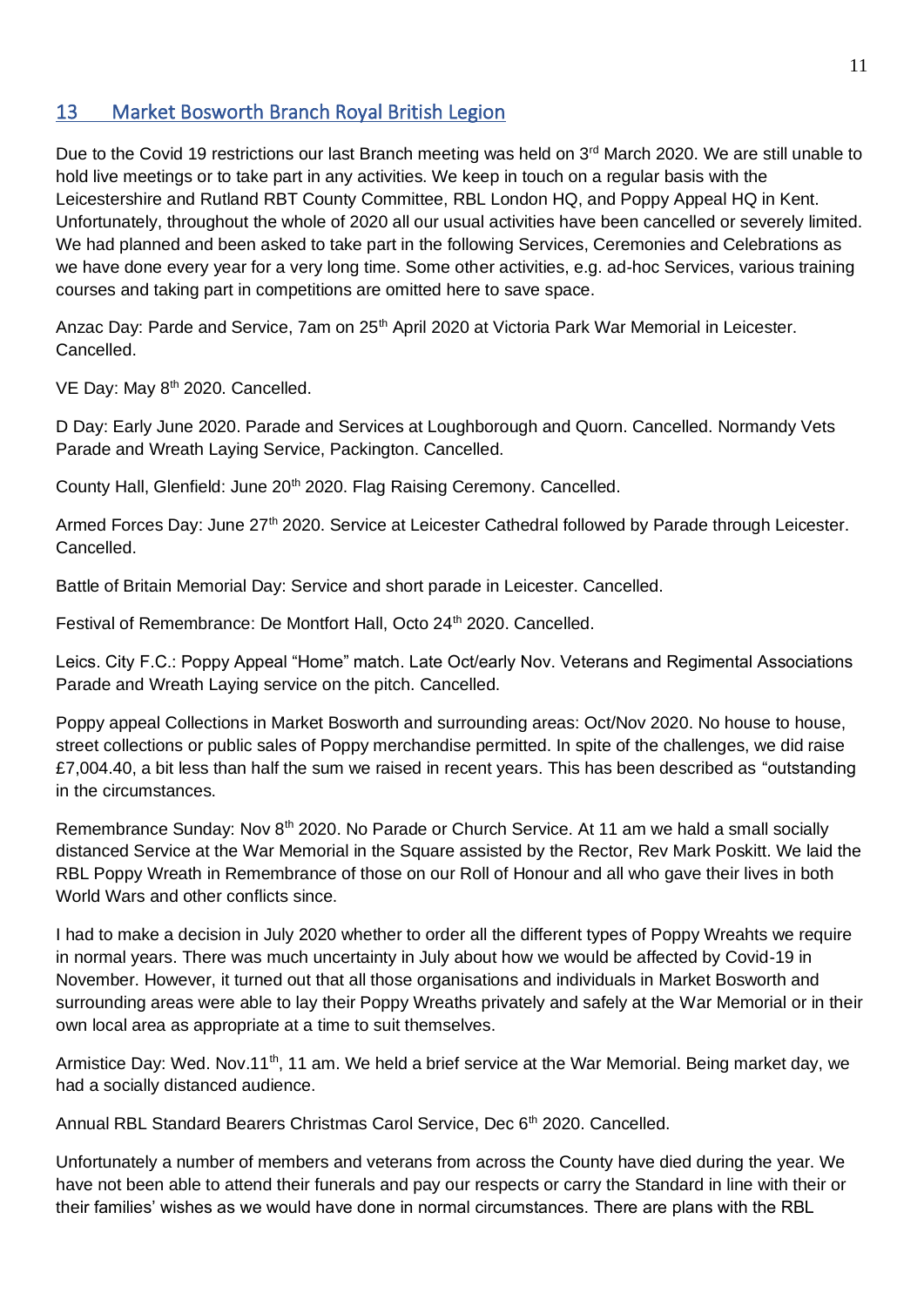County Committee to hold a Service to remember all of them which their families and friends can attend whenever the Covid-19 restrictions are lifted.

Like everyone, we are looking forward with hope to the remaining nine months of 2021. Widespread vaccinations and gradual reduction in Covd-19 cases are bringing us closer to when we can live normal and safe lives again. We are a small and so far active Branch. However, our Branch members are getting fewer year on year. It is now difficult for less members to do the same amount of work. The RBL and its work must continue. Service and ex-Service men and women from late teens and upwards and their families need our help today as much as ever. It is not an "old men's club" as I have heard it described. Look at Invictus Games, "Battle back" and "Combat Stress" etc to see the age groups affected. Take a look at the RBL website to see a coverage of all its commitments.

May 15<sup>th</sup> 2021 is the centenary of the foundation of the Royal British Legion. If you want the RBL and what it stands for to remain in Market Bosworth please consider joining our Branch sooner rather than later. Anyone 18 and over, men and women can join. Having been in ay of the military services is no longer a requirement. You can join online on the RBL official Website. It is very easy and takes approx. five minutes.

Once our Branch closes, the Annual Remembrance Parade, the Poppy Wreaths, Poppy Appeal and fundraising as well as representing our community across the County will no longer happen. Our RBL Branch Standard will be de-commissioned and laid up. If you would like to help before it is too late, please take action now.

Pat Durnin, Hon Chairman and Poppy Appeal Organiser, Market Bosworth Branch, RBL.

#### 14 Market Bosworth Society

There is little to comment upon this year. We have been unable to hold any meetings or Summer Visits our last meeting being in February. Despite that we have managed to provide information, education and entertainment as our Constitution requires. We have increased the size of our Newsletter to an average of 18 A4 pages. Our Newsletter now includes articles written by local historians, quizzes and items of interest. We also send out bulletins which include information from Leicestershire County Council about Covid-19 provisions, the Police on a variety of subjects and to maintain a sense of the British Bull Dog attitude a number of jokes and cartoons shared by members.

We suspended membership fees in March 2020, it seemed unreasonable to charge a fee to support guest speaker expenses and room hire when no meetings are taking place. Happily, our finances are robust and we are in a good position to restart our programme as soon as deemed safe to do so. Existing members have continued to receive Newsletters and bulletins. New members have not been charged to join. Fees will restart once we can begin again our entertainment programme.

I eagerly anticipate the  $21<sup>st</sup>$  of June where it is hoped that we will be able once again to resume our activities. I have asked the MBS committee to consider a Summer Visit in July, venue to be confirmed, but will not be making any arrangements until we are allowed to resume meetings and that members are happy to meet.

We have a number of guest speakers and events held over and so once we are allowed to resume it will be a job of fitting speakers in. I expect that it will not be without complications as other groups will be embarking upon the same process. We will be alike that coiled spring that we are hearing about.

We look forward to a bright future and are always willing to welcome new members. Whilst membership is free at the moment our usual fees are £12.00 for a single membership and £18.00 for a joint membership. What a bargain! For full details please visit [www.marketbosworthsociety.com](http://www.marketbosworthsociety.com/) you don't even have to get up from your armchair to join.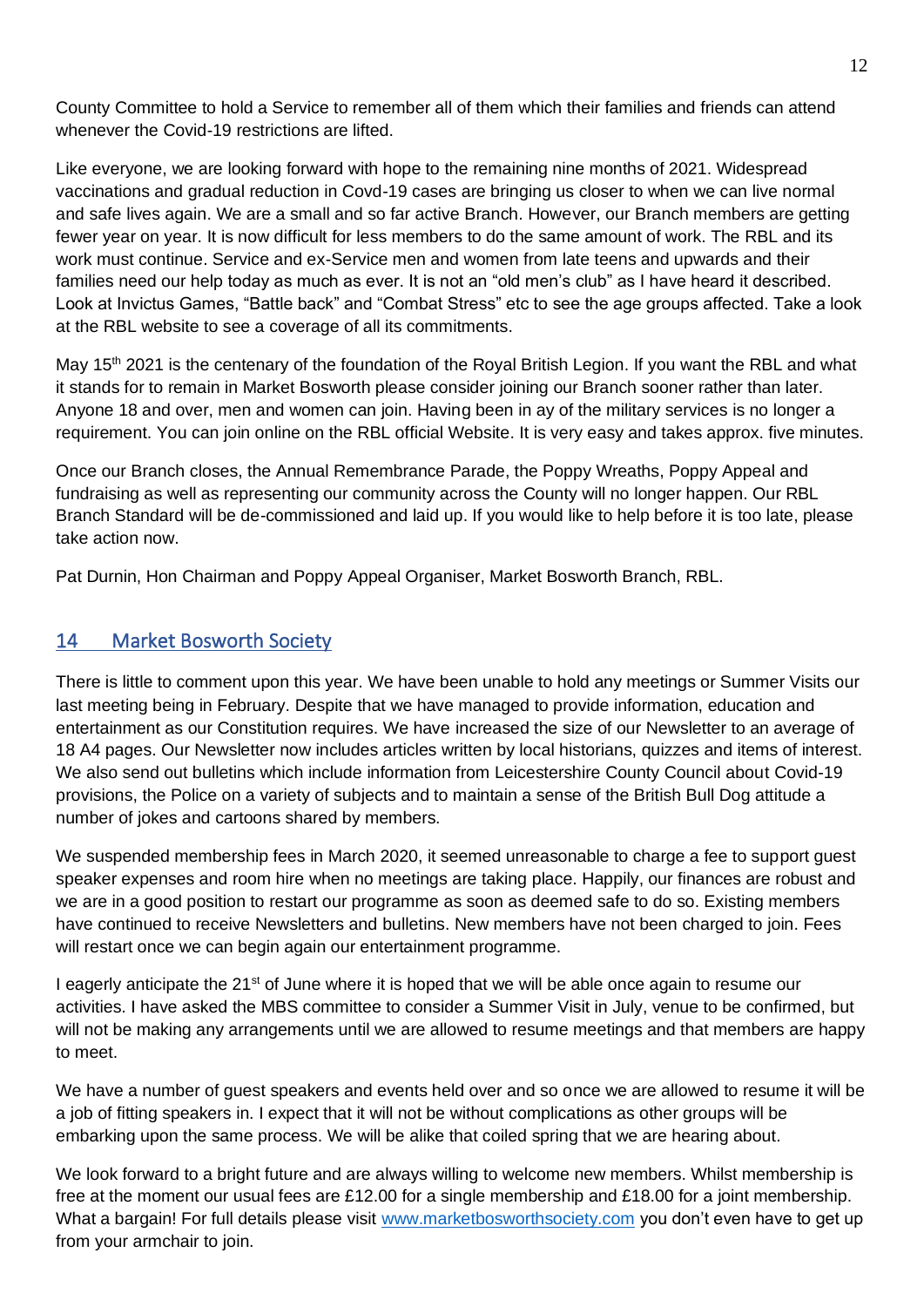Similarly, to the events programme our desire to make the Archive available worldwide by digitalisation has also been delayed. This project will be restarted as soon as it is safe for people to meet again in the Archive room. If anyone would like to become involved, then please email [info@marketbosworthsociety.com](mailto:info@marketbosworthsociety.com) or telephone me on 07930149408.

2020 was not the year we hoped for but 2021 will be a very good year for the Market Bosworth Society.

Nigel Palmer, Chairman.

## 15 Market Bosworth Sports Club

The past year has obviously been a difficult one for everyone around the world, not just in the UK or here in Market Bosworth, with the unprecedented effects of a global pandemic. The Sports Club and its member clubs have tried to be there for the local community, whenever government guidelines and restrictions have allowed, giving access to both sporting and recreational activities to relieve the stress and boredom of multiple lockdowns.

As a registered Community Amateur Sports Club, but not a registered charity, the Club has had to rely entirely on the continuing goodwill and support of its membership throughout the pandemic, together with much-appreciated advice and backing from the local Parish and Borough Councils – thus enabling it to meet the ongoing costs of running and maintaining a valuable community asset, as the grass and weeds never seem to stop growing! For its part, the Sports Club has continued to seek and secure funding for future improvements and enhancements to all aspects of the facility – i.e. the Grounds and Clubhouse or even the Car Park. Proposals for the future rely on community support so it is sad to report occasional vandalism and abuse of our facilities by a small minority of trespassers (who were obviously not observing the government guidelines). Would-be perpetrators should in future note that the onsite CCTV (both inside and outside our premises) is now real-time recording and not a dummy system. Naturally the cost of repair or replacement of damaged or defaced items has to be met by the Club – likewise the unfortunate but regular effect of high winds on the security fence-line and Clubhouse cladding.

Comments from each of our member clubs below tell their own story of the past and ongoing effects of coronavirus – affecting our various sports and social activities in different ways:

#### *15A 1485 Triathlon Club Report*

The Triathlon Club has struggled to put any of its usual events on this last 12 months with the Covid situation. We did manage to continue with some of our Saturday morning rides through the summer in various groups of six riders, which included a group for cycling beginners, but another lockdown came and the rules put a stop to all group rides. We managed to hold 2 of our 8 planned 10-mile cycle time trials – we were hopeful of doing 4 of the proposed 8 but Covid stopped a couple and road works put paid to another 2 of them! We managed to go swimming throughout the Summer at Mallory Park Lake for Open Water Swim Training, as our usual venue at Bosworth Water Trust was unavailable last year. The Tri Club usually swims at Bosworth College through the Winter for swim training and teaching newbies to swim, but again Covid restrictions didn't allow this.

The Tri-Club was hoping to host their annual Bosworth 10k Run in August, from the Sports Club, but this was again cancelled due to Covid restrictions, along with a Planned 60-Mile Cycle Audax Event. We also got permission from the local Council to hold a running event at Bosworth Country Park but yet again that was a non-starter due to Covid. Plans were also made by the Tri Club to hold a Run-Walk Event last December (a 15-mile event you could either run or walk, called the Bosworth Challenge) – obviously not possible in the circumstances.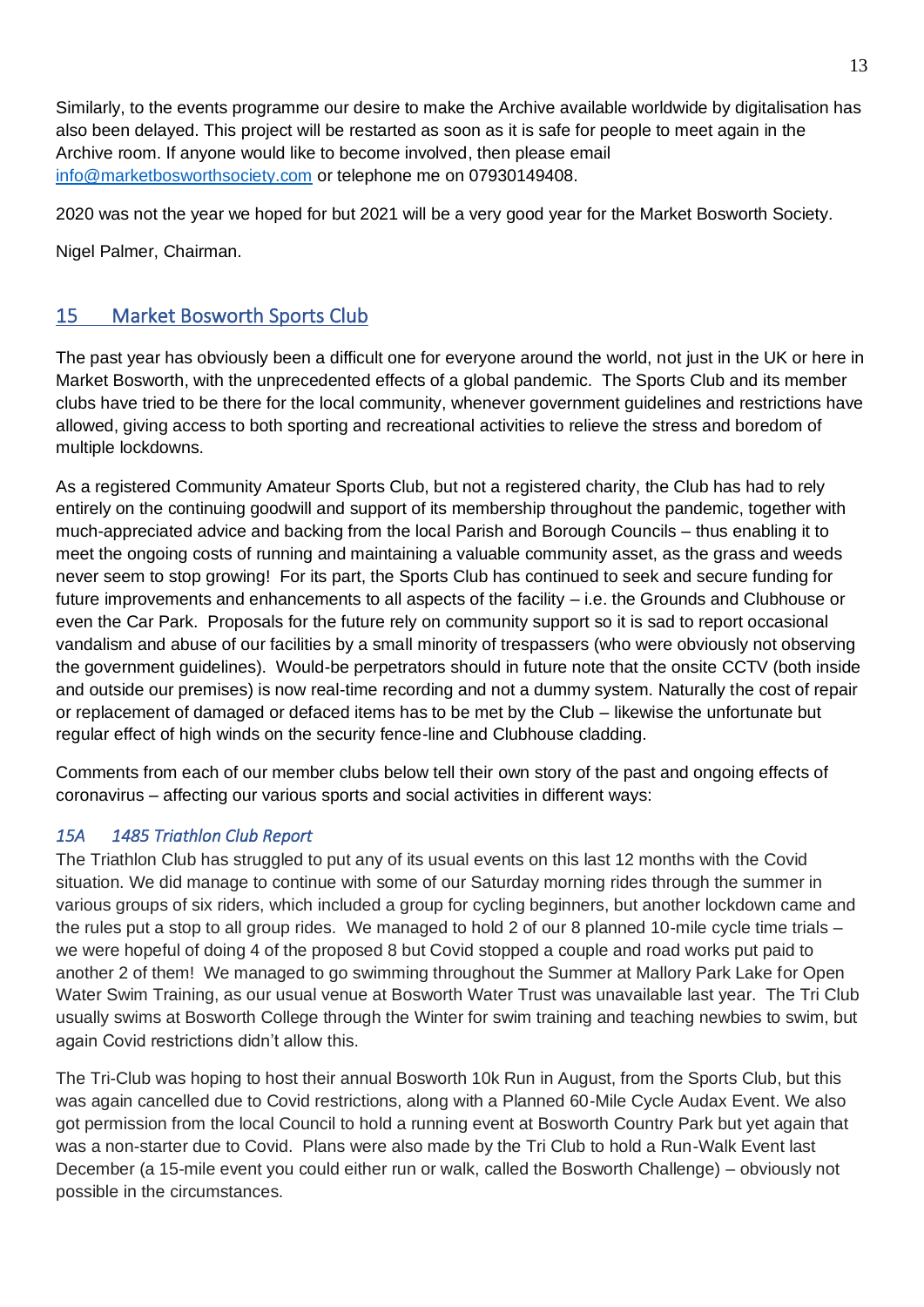Naturally all this has had an impact on the Tri-Clubs finances and funding etc. but we're hoping that 2021 will be better and hopefully we can put on some of the mentioned events/activities again. We will be hoping to get the group rides going once again when things change, as the beginners cycle rides have been popular and have helped encourage new members. Hopefully the Parish Council will help support the continuation of the 1485 Tri-Club, which is a multi-sports club for all – whether Runners, Swimmers, Cyclists or all three – and in the future we're hoping to start a Children's section. We have now commenced outdoor activities, training sessions etc. that have been missed over the past 12 months, in accordance with respective guidelines of course, and can soon start to use the Bosworth Sports Club for our after-ride Teas and Coffees as it is great to meet up there and chat with members from all the sports there.

#### *15B Market Bosworth Football Club Report*

As everyone will probably know the 2020/21 football season was abandoned for all but the very top echelons of the sport but, whenever possible and allowed by guidelines, Market Bosworth Football Club held regular practice and training sessions for all age groups. Sadly, due to Covid restrictions, it was not possible to host our Annual Football Tournament last June – a significant loss as this event is a primary source of the club's annual income.

However, with the recent re-introduction of outdoor sporting activities – and all local lower football league teams due to be hosting matches in April, May and June – there will hopefully be a lot more football played in the coming months, although access to indoor facilities will of course be restricted for the time being.

#### *15C Market Bosworth Cricket Club Report*

Last summer we did prepare the ground and the square for cricket, but unfortunately no cricket was played in Bosworth in 2020 – although some cricket did take place around the county but as friendly matches only.

We're now aiming to spend some time at the ground to get the cricket square in good shape for this year's league season, subject to the anticipated relaxation of lockdowns. Funding wise, repair or replacement of equipment that has now been unused for over a year might identify 'hidden' costs to be met in the short term but we sincerely hope to be playing cricket again in the summer of 2021.

#### *15D Market Bosworth Table Tennis Club Report*

Sadly it has been very much a stop-start year for table tennis activities – with more stop than start, and still continuing at the present time until current restrictions on indoor gatherings are lifted. All league matches in 2020 were cancelled but thankfully our members of all age groups have kept in touch through WhatsApp. Fingers crossed for the summer!

#### *15E Social & Community Activities and Functions*

Hopefully those social and community activities that have, of necessity, either ceased or turned to online methods over the past year will eventually return to the personal face-to-face gatherings and meetings we all once took for granted – likewise the numerous functions that the Sports Club has been proud to host on behalf of the local community. So, whether your interests be either sporting or purely social, the Sports Club looks forward to welcoming you all back in due course as the gradual relaxation of lockdown measures hopefully continues – please stay safe and well, and behave responsibly.

## 16 The Dixie Grammar School

Live teaching was an increasingly prominent feature of remote education for both Junior and Senior School Dixie pupils in the last year and whilst an incredible opportunity, it brought its own challenges. Through considerable investment, the Dixie has been able to offer full teaching days to all students from ages 4-18 and even had three students 'join' the school in the Sixth Form from a different continent! We are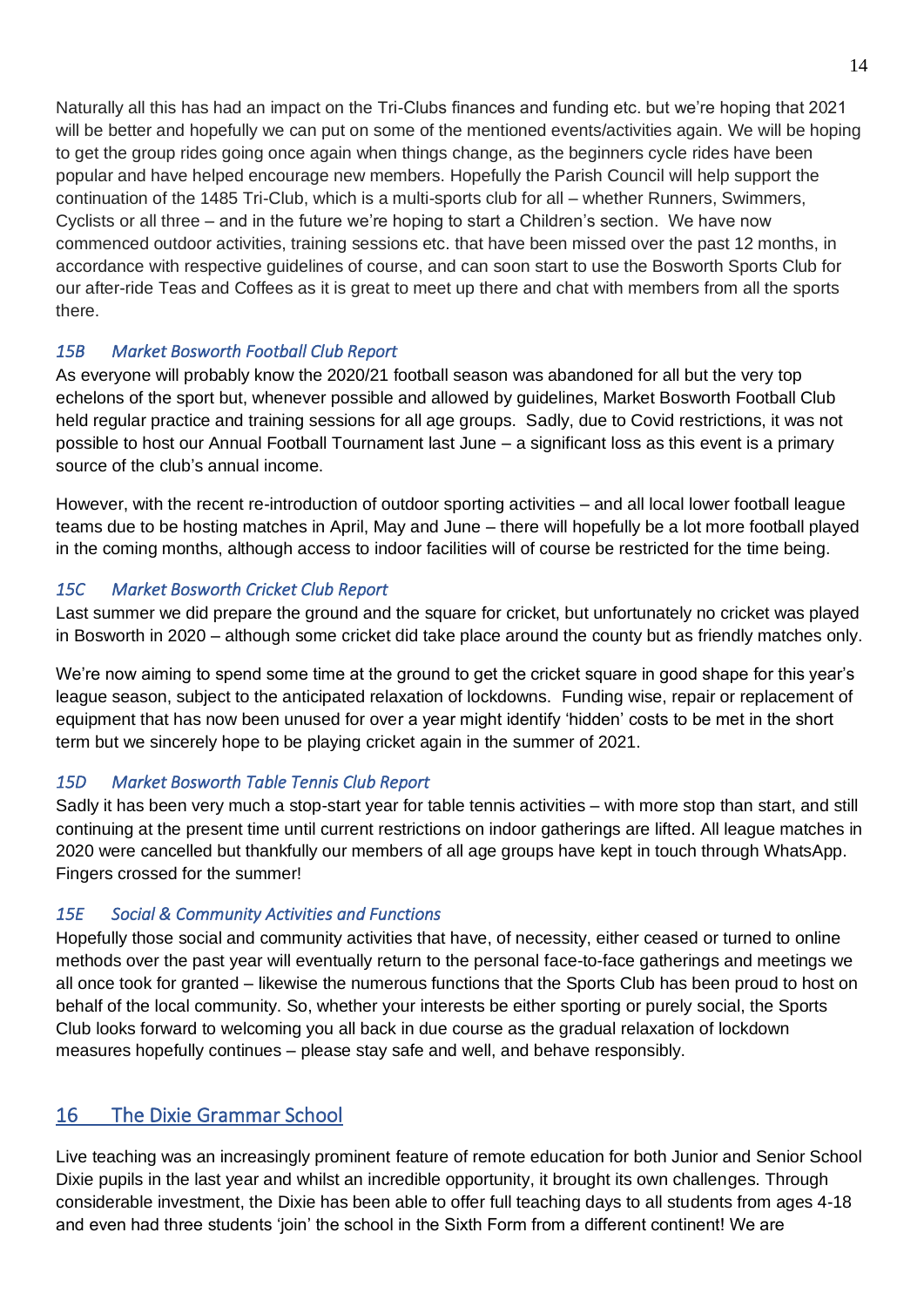immensely proud of the adaptability and enthusiasm of teachers in learning new skills and incorporation this learning into their remote lessons to the benefit of students at the Dixie. There is no harm in teachers being reminded what it is like to be a learner – in preparing for the challenges of multi-screen presentations and live demonstrations, if we are honest, at times we have ll felt the real challenge in learning new skills. We have all needed to adopt a growth mindset – the same mindset we regularly ask students to embrace!

During the first period of lockdown in 2020, our emphasis at the Dixie was on achieving balance for students – we were steadfast in our belief that a day in front of screens should be avoided; that it would be counterproductive for learning and well-being – for both students and staff. In the latest period of lockdown, there as a greater element of live teaching, but again, whether it was Reception Class learning the 'igh' sound for the first time or Sixth Form mathematicians tackling binomial probability, we were careful to provide a balance in our offering. Our aim was to ensure that our live lessons were carefully balanced with screen time and individual working time, with a mix of tasks on screen, tasks at a desk as well as outdoors.

Our request and recommendation that pupils wore uniform whilst working remotely was, typically, fully embraced. An enduring memory will be a visit to a form period during registration one January morning. Students all stood up (from home) as I entered the room and they were all wearing their school uniform. During lockdown, when physical contact was so reduced, our values, discipline, standards and sense of routine were more important than ever. So was our sense of belonging – maybe that is why students were so quick to wear their school uniform?

Unlike 2020, in the senior section Design and Technology, Art, Music, Home Economics and PE lessons all took place throughout the 2021 lockdown – these practical and creative subjects also helped ensure a balance to the working day for students. Offering 'live' practical subjects has been made possible by increased investment in technology within school.

Just as the success of online learning has required the professionalism and enthusiasm of teaching staff it has also relied upon the commitment and enthusiasm of pupils and cooperation of parents. I am hugely impressed by the ability of Dixie pupils to rise to the many challenges put before them, both in school and whilst working from home and very grateful to our parents for supporting their children and us in their learning. None of us would have chosen this last year, but this generation of Dixie pupils are developing a whole new set of skills, both technical and personal, that will serve them well in their futures.

Richard Lynn 15/4/21

#### 17 st Market Bosworth Scout Group

A message from our Chair: Nicola Morgan @ 1<sup>st</sup> Market Bosworth Scout Group

16th March 2020 will forever be a date that we will remember in our Scouting World. As the Government were preparing to lock down every aspect of our lives in an attempt to control a pandemic, the GSL and myself (the Chair) had to physically go into our Scout Hut and call time on a meeting that saw everyone slightly bewildered and confused.

The Scout motto is 'be prepared' and it is this tenacity and resilience to overcome many a challenge that has kept our Scout group not only surviving this strange time but also thriving.

This year we have taken all aspects of Scouting online. We have weekly Zoom meetings for all our young people - Beavers, Cubs and Scouts. All of them are working towards badges and learning new life skills. The camaraderie of the young people is especially wonderful to see because throughout this pandemic, when they are not attending school in the traditional manner, this is sometimes the only time they 'see' their friends.